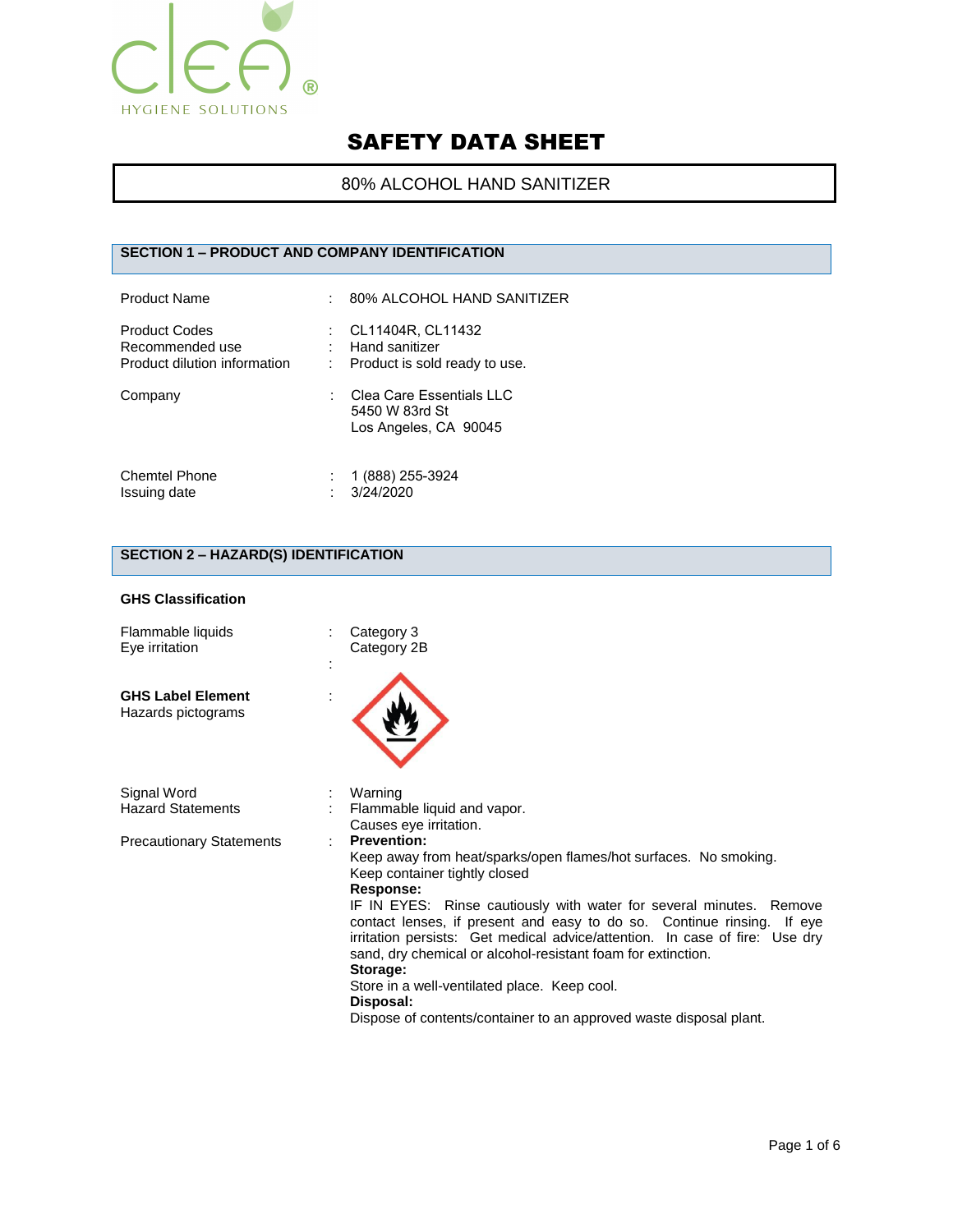# 80% ALCOHOL HAND SANITIZER

#### **SECTION 3 – COMPOSITION / INFORMATION ON INGREDIENTS**

| Pure substance/mixture            | Mixture |                          |                          |
|-----------------------------------|---------|--------------------------|--------------------------|
| <b>Chemical Name</b>              |         | CAS-No.                  | <b>Concentration (%)</b> |
| <b>ETHANOL</b><br><b>GLYCERIN</b> |         | 64-17-5<br>$56 - 81 - 5$ | $60 - 100$<br>$1 - 5$    |

#### **SECTION 4 – FIRST AID MEASURES**

| In case of eye contact     |    | Flush eyes under eyelids with plenty of cool water for at least 15 minutes. If<br>irritation persists, seek medical/advice attention.        |
|----------------------------|----|----------------------------------------------------------------------------------------------------------------------------------------------|
|                            |    |                                                                                                                                              |
| In case of skin contact    | ÷. | If irritation persists, wash with water.                                                                                                     |
| If ingested                |    | : Contact a physician or Poison Control Center immediately. Do not induce<br>vomiting never give anything by mouth to an unconscious person. |
| If inhaled                 |    | Get medical attention if symptoms occur.                                                                                                     |
|                            |    |                                                                                                                                              |
| Protection of first-aiders |    | No special precautions are necessary.                                                                                                        |
| Notes to physicians        |    | : Treat symptomatically.                                                                                                                     |

## **SECTION 5 – FIRE-FIGHTING MEASURES**

| Suitable extinguishing media                      | Use extinguishing measures that are appropriate to local circumstances and<br>the surrounding environment.                                                                                                                           |
|---------------------------------------------------|--------------------------------------------------------------------------------------------------------------------------------------------------------------------------------------------------------------------------------------|
| Unsuitable extinguishing<br>media                 | High volume water jet.                                                                                                                                                                                                               |
| Specific hazards during<br>firefighting           | Fire Hazard.<br>Keep away from heat sources of ignition.<br>Flash back possible over considerable distance.<br>Beware of vapors accumulating to form explosive concentrations.<br>Vapors can accumulate in low areas.                |
| Hazardous combustions<br>products                 | Carbon oxides                                                                                                                                                                                                                        |
| Special protective equipment<br>for fire-fighters | Use personal protective equipment.                                                                                                                                                                                                   |
| Specific extinguishing<br>methods                 | Use water spray to cool unopened containers. Fire residues and<br>contaminated fire extinguishing water must be disposed of in accordance<br>with local regulations. In the event of fire and/or explosion, do not breathe<br>fumes. |

#### **SECTION 6 – ACCIDENTAL RELEASE MEASURES**

Personal precautions : Remove all sources of ignition. Ensure clean-up is conducted by trained personnel only. Refer to protective measures listed in Section 7 and 8.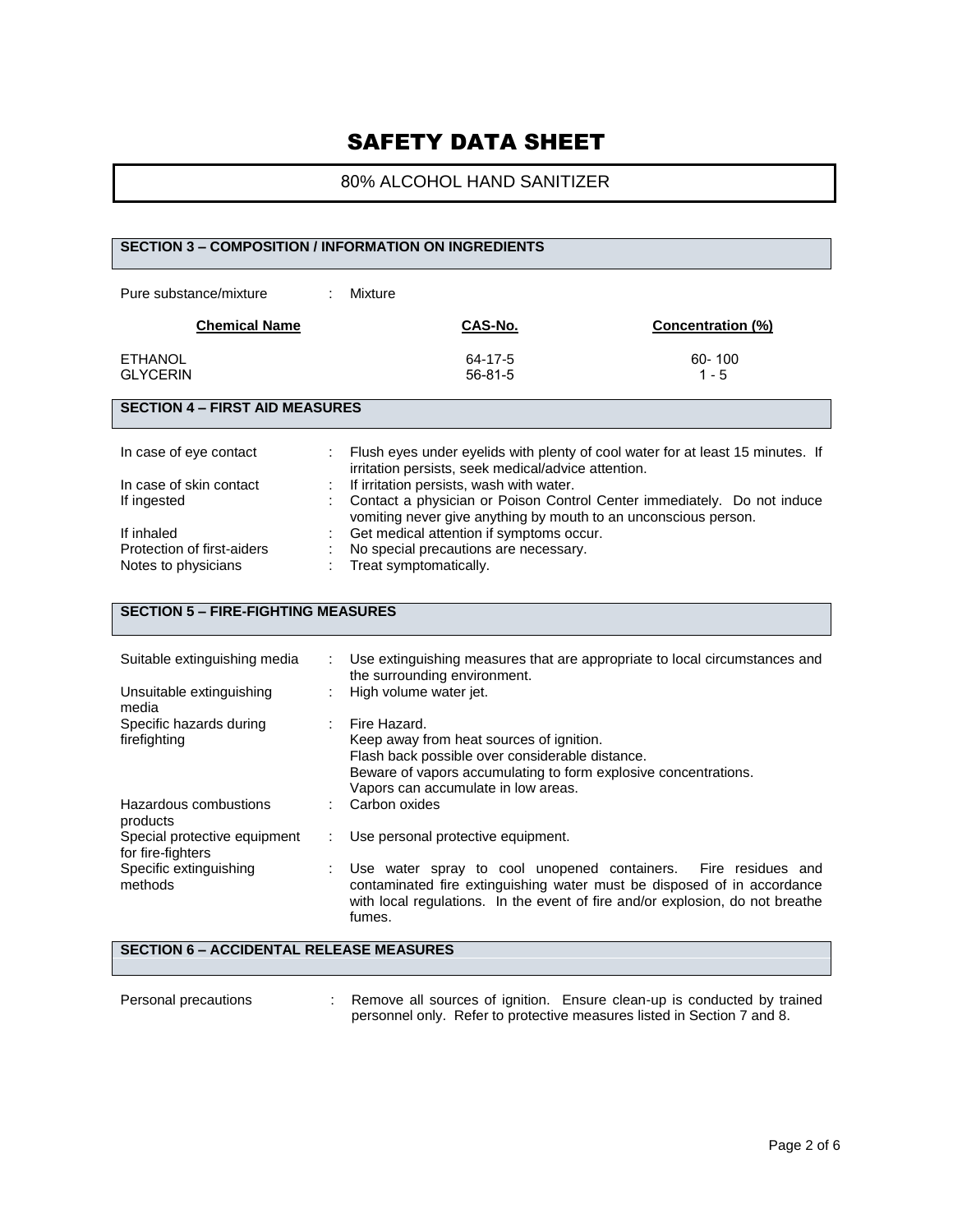# 80% ALCOHOL HAND SANITIZER

| Environmental precautions | Do not allow contact with soil, surface or ground water.                                                                                                                                                                                                                                                              |
|---------------------------|-----------------------------------------------------------------------------------------------------------------------------------------------------------------------------------------------------------------------------------------------------------------------------------------------------------------------|
| Methods of cleaning up    | Eliminate all ignition sources if safe to do so. Stop leak if safe to do so.<br>Contain spillage, and then collect with non-combustible absorbent material                                                                                                                                                            |
|                           | (e.g., sand earth, diatomaceous earth, vermiculite) and place in container<br>for disposal according to local, state, and federal regulations (See Section<br>13). Flush away traces with water. For large spills, dike spilled material or<br>otherwise contain material to ensure runoff does not reach a waterway. |

## **SECTION 7 – HANDLING AND STORAGE**

| Handling            | Avoid contact with eyes. Take necessary action to avoid static electricity<br>discharge (which might cause ignition of organic vapors). Keep away from<br>fire, sparks and heated surfaces. Wash hands thoroughly after handling.<br>Use only with adequate ventilation. |
|---------------------|--------------------------------------------------------------------------------------------------------------------------------------------------------------------------------------------------------------------------------------------------------------------------|
| Storage             | Keep away from heat and sources of ignition. Keep in a cool, well-<br>ventilated place. Keep away from oxidizing agents. Keep out of reach of<br>children. Keep container tightly closed. Store in suitable labeled<br>containers.                                       |
| Storage temperature | 0 degree C to 45 degree C                                                                                                                                                                                                                                                |

**SECTION 8 – EXPOSURE CONTROLS / PERSONAL PROTECTION**

Ingredients with workplace control parameters.

| Components | CAS-No.       | Form of<br>exposure         | Permissible<br>concentration | <b>Basis</b>  |
|------------|---------------|-----------------------------|------------------------------|---------------|
| ethanol    | $64 - 17 - 5$ | <b>TWA OEL-RL</b>           | 1,000 ppm<br>1,900 mg/m3     | ZA OEL        |
| ethanol    | 64-17-5       | <b>TWA</b>                  | 1,000 ppm<br>1,880 mg/m3     | ARE OEL       |
| glycerin   | $56 - 81 - 5$ | <b>TWA OEL-RL</b><br>(Mist) | $10$ mg/m $3$                | ZA OEL        |
| glycerin   | $56 - 81 - 5$ | TWA (Mist)                  | $10$ mg/m $3$                | <b>BH OEL</b> |
| glycerin   | $56 - 81 - 5$ | TWA (Mist)                  | $10 \text{ mg/m}$ 3          | ARE OEL       |

| Engineering measures                                               | Good general ventilation should be sufficient to control workers exposure to<br>airborne contamination.                                                                                                                      |
|--------------------------------------------------------------------|------------------------------------------------------------------------------------------------------------------------------------------------------------------------------------------------------------------------------|
| Personal protection<br>Eyes<br>Hands<br><b>Skin</b><br>Respiratory | Eye protection should be used when splashing may occur.<br>No protective equipment is needed under normal use.<br>No protective equipment is needed under normal use.<br>No protective equipment is needed under normal use. |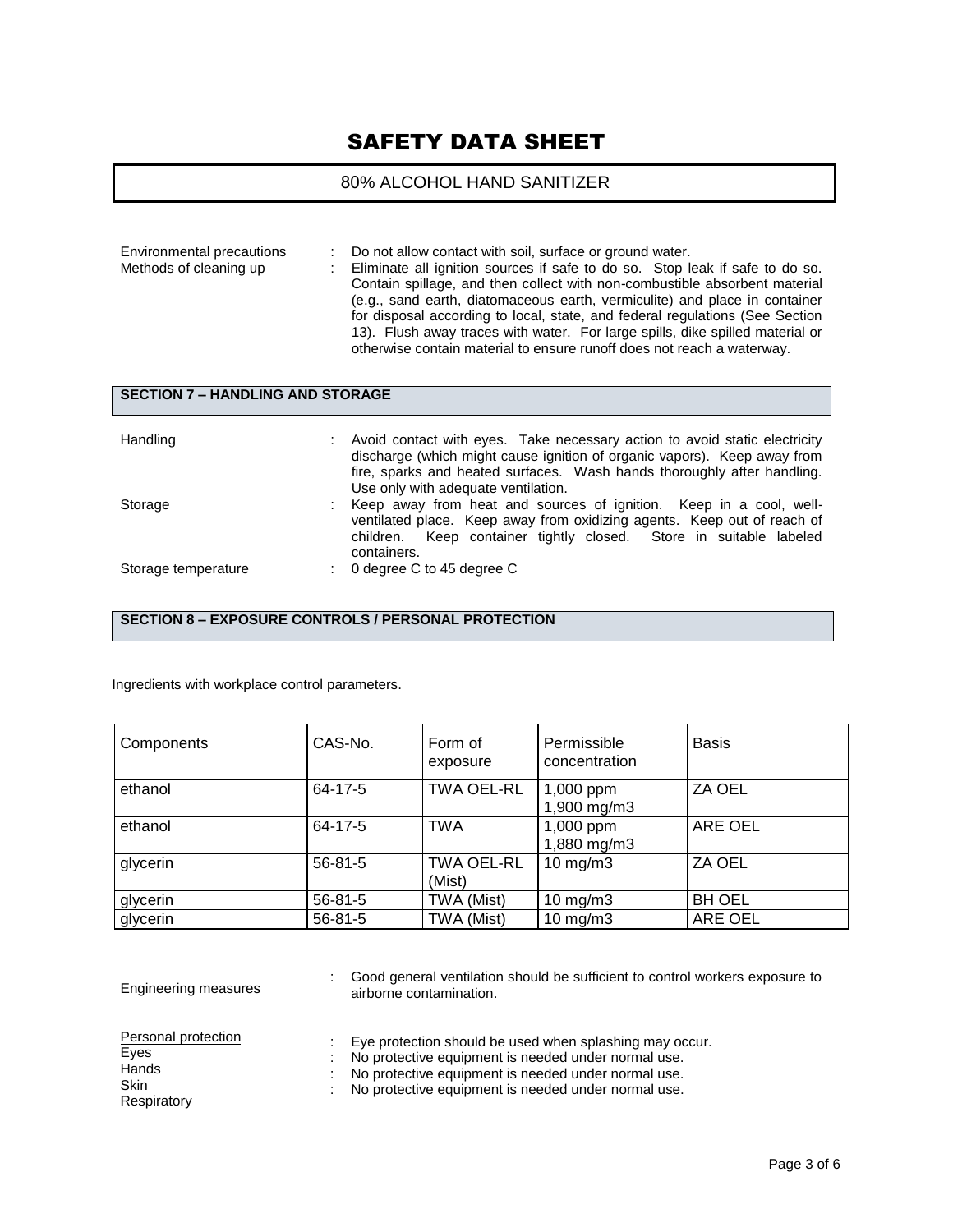## 80% ALCOHOL HAND SANITIZER

## **SECTION 9 – PHYSICAL AND CHEMICAL PROPERTIES**

Appearance: Clear Odor: Alcoholic odor Odor Threshold: No data available ph: 7.5 typical Melting point/freezing point: N/A Initial boiling and boiling range: N/A Flash point: 77 F; 25 C Evaporation rate: <1 Flammability (solid, gas): No data available Upper/lower flammability limits: N/A Vapor pressure: N/A Vapor density: N/A Relative density: No data available. Solubility (ies): No data available. Partition coefficient: No data available. Auto ignition temperature: N/A Decomposition temperature: No data available.

## **SECTION 10 – STABILITY AND REACTIVITY**

| Stability                | The product is stable under normal conditions.                   |
|--------------------------|------------------------------------------------------------------|
| Possibility of hazardous | : No dangerous reaction is known under conditions of normal use. |
| reactions                |                                                                  |
| Conditions to avoid      | $\therefore$ Heat, flames, and sparks.                           |
| Incompatible materials   | None known.                                                      |
| Hazardous decomposition  | : Carbon oxides                                                  |
| products                 |                                                                  |

#### **SECTION 11 – TOXICOLOGICAL INFORMATION**

| Information on likely routines<br>of exposure | ÷. | Inhalation, eye contact, skin contact.                      |
|-----------------------------------------------|----|-------------------------------------------------------------|
| <b>Potential Health Effects</b>               |    |                                                             |
| Eyes                                          |    | Cause of irritation.                                        |
| <b>Skin</b>                                   |    | Health injuries are not known or expected under normal use. |
| Ingestion                                     |    | Health injuries are not known or expected under normal use. |
| Inhalation                                    |    | Health injuries are not known or expected under normal use. |
| Chronic exposure                              |    | Health injuries are not known or expected under normal use. |
| <b>Experience with Human Exposure</b>         |    |                                                             |
| Eye contact                                   |    | Redness, irritation.                                        |
| Skin contact                                  |    | No symptoms known or expected.                              |
| Ingestion                                     |    | No symptoms known or expected.                              |
| Inhalation                                    |    | No symptoms known or expected.                              |
| <b>Toxicity</b>                               |    |                                                             |
| Acute oral toxicity                           |    | Acute toxicity estimate: $>5,000$ mg/kg                     |
| Acute inhalation toxicity                     |    | No data available                                           |
| Acute dermal toxicity                         |    | Acute toxicity estimate: $>5,000$ mg/kg                     |
| Skin corrosion/irritation                     |    | : No data available                                         |
| Serious eye damage/eye<br>irritation          | ÷  | Mild eye irritation.                                        |
| Respiratory or skin<br>sensitization          |    | No data available.                                          |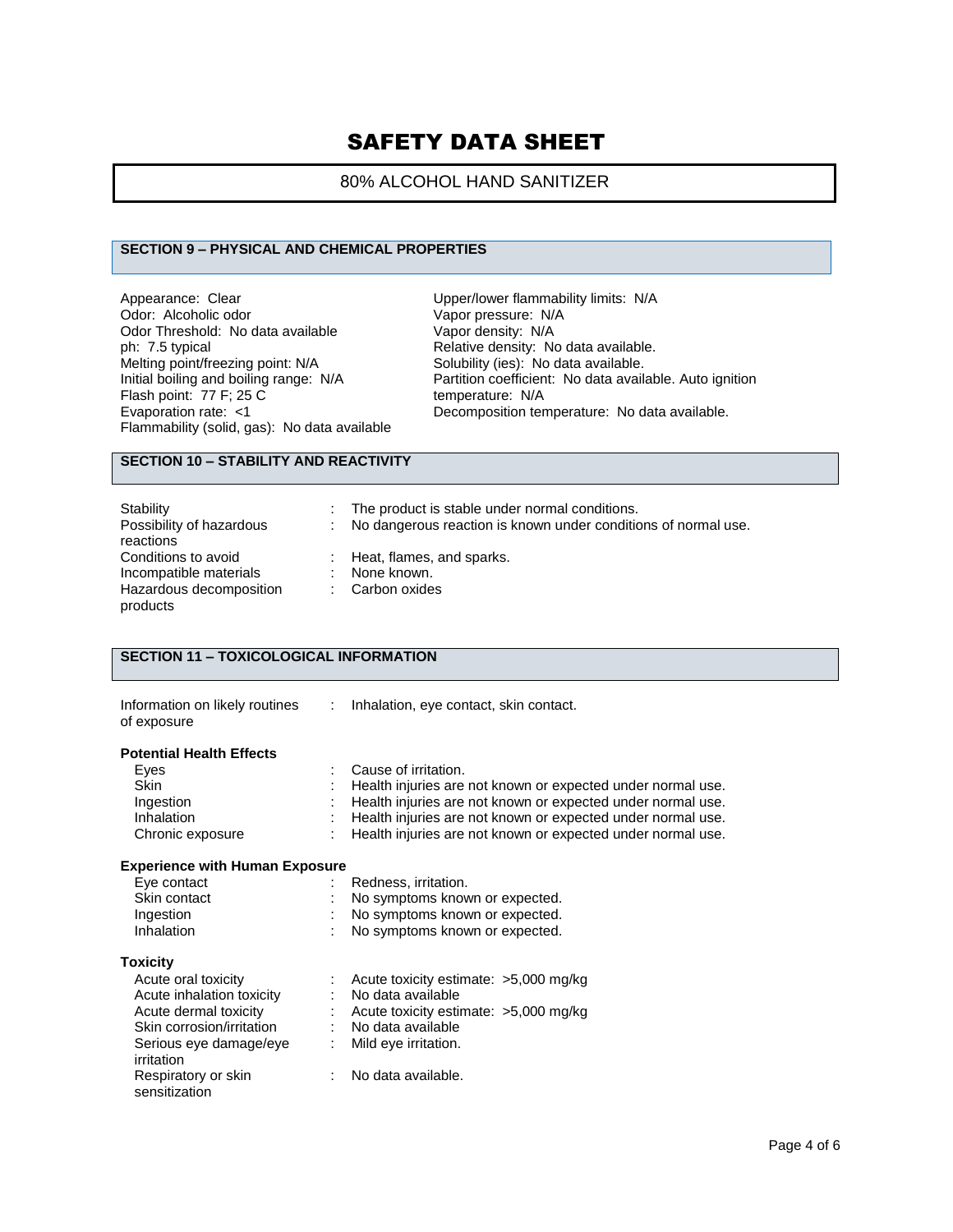## 80% ALCOHOL HAND SANITIZER

| Carcinogenicity<br><b>IARC</b>                                    | No component of this product present at levels greater than or equal to 0.1%<br>is identified as a probable, possible or confirmed human carcinogen by<br>IARC.                                                                                                                                      |
|-------------------------------------------------------------------|------------------------------------------------------------------------------------------------------------------------------------------------------------------------------------------------------------------------------------------------------------------------------------------------------|
| <b>OSHA</b>                                                       | No ingredient of this product presents at levels greater than or equal to 0.1%<br>is identified as a carcinogen or potential carcinogen by OSHA.                                                                                                                                                     |
| <b>NTP</b>                                                        | No ingredient of this product present at levels greater than or equal to 0.1%<br>is identified as a known or anticipated carcinogen by NTP.                                                                                                                                                          |
| <b>SECTION 12 - ECOLOGICAL INFORMATION</b>                        |                                                                                                                                                                                                                                                                                                      |
| <b>Ecological Tests</b>                                           | Data is not available.                                                                                                                                                                                                                                                                               |
| Environmental Impact                                              | The product ingredients are expected to be safe for the environment at the<br>concentrations predicted under normal use and accidental spill scenarios.<br>Packaging components are compatible with the conventional solid waste<br>management practices.                                            |
| <b>SECTION 13 - DISPOSAL CONSIDERATIONS</b>                       |                                                                                                                                                                                                                                                                                                      |
| Disposal methods                                                  | The product should not be allowed to enter drains, water courses or the soil.<br>When possible recycling is preferred to disposal or incineration. If recycling<br>is not practicable, dispose of in compliance with local regulations. Dispose<br>of wastes in an approved waste disposal facility. |
| Disposal considerations                                           | Dispose of as unused product. Empty containers should be taken to an<br>approved waste handling site for recycling or disposal. Do not reuse empty<br>containers.                                                                                                                                    |
| <b>RCRA</b> – Resource<br><b>Conservation and Recovery</b><br>Act | D001 (Ignitable)                                                                                                                                                                                                                                                                                     |

#### **SECTION 14 – TRANSPORT INFORMATION**

Certain shipping modes or package sizes may have exceptions from the transport regulations. The classification provided may not reflect those exceptions and may not apply to all shipping modes or package sizes. The shipper / consignor / sender are responsible to ensure that the packaging, labeling, and markings are in compliance with the selected mode of transport.

| <b>Shipment</b> |               | <b>Identification Number</b> Proper Shipping Name | <b>Hazardous</b><br><b>Classification</b> | Packaging<br>Group |  |
|-----------------|---------------|---------------------------------------------------|-------------------------------------------|--------------------|--|
| US DOT          | None          | <b>CONSUMER COMMODITY</b>                         | ORM-D                                     | None               |  |
| IATA (Air)      | <b>ID8000</b> | <b>CONSUMER COMMODITY</b>                         | Й                                         | N/A                |  |
| IMDG (Vessel)   | UN1170        | ETHANOL SOLUTION                                  |                                           | III. LTD QTY       |  |